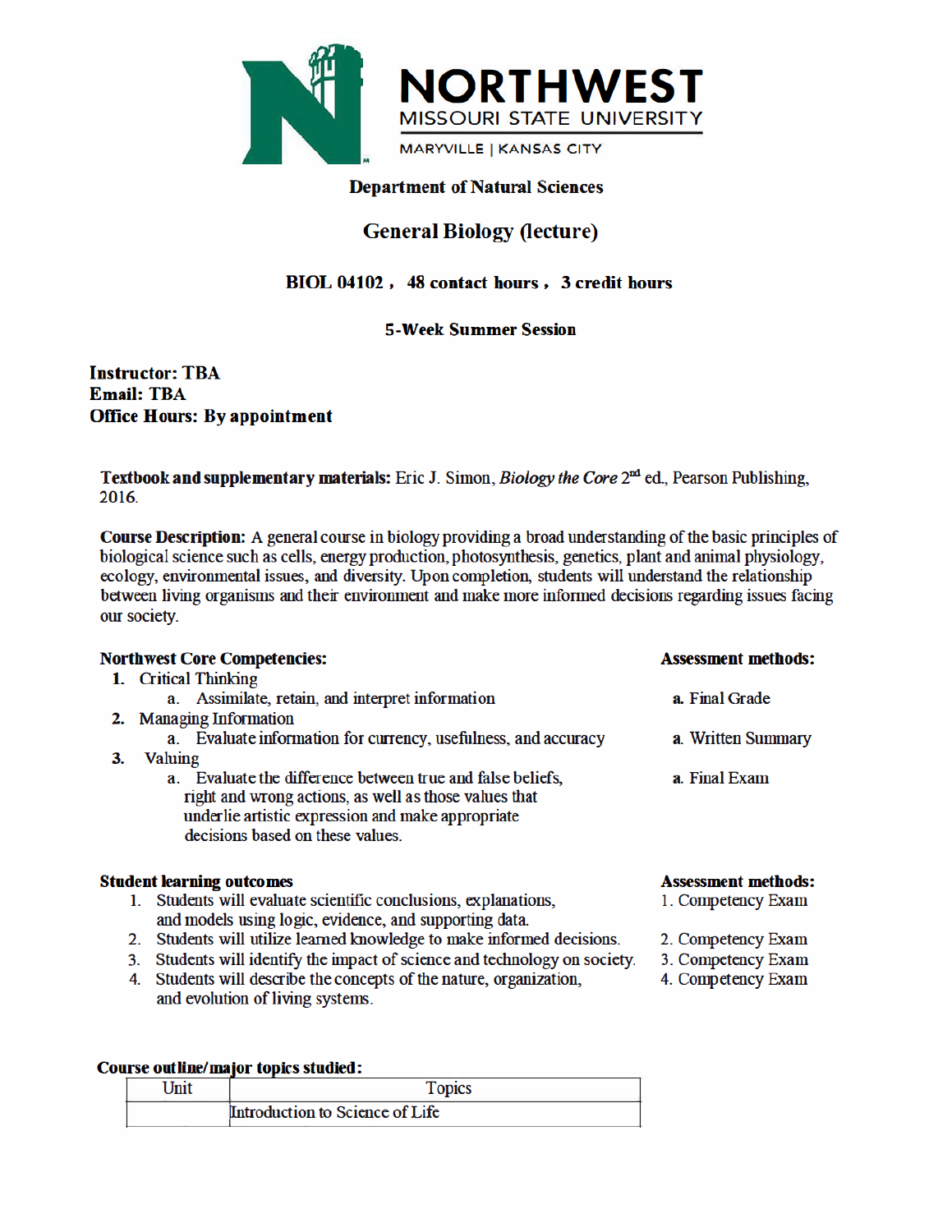

|                                                           | <b>NORTHWEST</b><br>MISSOURI STATE UNIVERSITY                                                                                                                                                                                                                                                                                                                                                                                                                                                                                                         |  |
|-----------------------------------------------------------|-------------------------------------------------------------------------------------------------------------------------------------------------------------------------------------------------------------------------------------------------------------------------------------------------------------------------------------------------------------------------------------------------------------------------------------------------------------------------------------------------------------------------------------------------------|--|
|                                                           | <b>MARYVILLE   KANSAS CITY</b>                                                                                                                                                                                                                                                                                                                                                                                                                                                                                                                        |  |
| The Cell                                                  |                                                                                                                                                                                                                                                                                                                                                                                                                                                                                                                                                       |  |
| Chemistry of Life (a)                                     |                                                                                                                                                                                                                                                                                                                                                                                                                                                                                                                                                       |  |
| <b>Energy and Life</b>                                    |                                                                                                                                                                                                                                                                                                                                                                                                                                                                                                                                                       |  |
| DNA: The Molecule of Life                                 |                                                                                                                                                                                                                                                                                                                                                                                                                                                                                                                                                       |  |
| Chromosomes and Inheritance (                             |                                                                                                                                                                                                                                                                                                                                                                                                                                                                                                                                                       |  |
| Darwinian Evolution                                       |                                                                                                                                                                                                                                                                                                                                                                                                                                                                                                                                                       |  |
| Hardy-Weinberg Calculations                               |                                                                                                                                                                                                                                                                                                                                                                                                                                                                                                                                                       |  |
| Biodiversity 1: Microscopic Organisms                     |                                                                                                                                                                                                                                                                                                                                                                                                                                                                                                                                                       |  |
| Biodiversity 2: Fungi and Plants                          |                                                                                                                                                                                                                                                                                                                                                                                                                                                                                                                                                       |  |
| Photosynthesis                                            |                                                                                                                                                                                                                                                                                                                                                                                                                                                                                                                                                       |  |
| Biodiversity 3: Animals                                   |                                                                                                                                                                                                                                                                                                                                                                                                                                                                                                                                                       |  |
| Ecology                                                   |                                                                                                                                                                                                                                                                                                                                                                                                                                                                                                                                                       |  |
| as well as filling in the necessary parts of PowerPoints. | Instructional Methods: This course will be delivered fully online, and all instructional methods<br>and assessments outlined as follows will be adapted to this format on Canvas. This course will be<br>taught as a lecture with some in class activities such as discussion, videos, and the use of models,                                                                                                                                                                                                                                         |  |
|                                                           | Graded Course Requirements: While exam and quiz grades are not the ultimate measure of your knowledge<br>of biology, they are an important way to monitor your performance in the class. Students will be graded as<br>individuals and NOT against a curve. Grades will be based on the four in class exams, the two final exam<br>scores (final chapter exam PLUS competency exam), one short paper, weekly online quizzes and any other<br>quizzes given during class. I may give quizzes during the session as I deem necessary and for attendance |  |

**Example 19** Fractive Calculations<br> **Example 1:** Nicroscopic Organisms<br> **Example 1:** Photosynthesis<br> **Example 1:** Photosynthesis<br> **Example 1:** Photosynthesis<br> **Example 1:** Photosynthesis<br> **Example 1:** Photosynthesis<br> **Exam Example 1:** Microscopic Organisms<br> **Examples and Solutions:** This course will be delivered fully online, and all instructional methods<br> **Instructional Methods:** This course will be delivered fully online, and all instruct **Exam PRONT CONSET CONSET CONSET CONSET CONSET CONSET CONSET CONSET CONSET CONSET CONSET CONSET CONSET CONSET CONSET CONSET CONSET CONSET CONSET CONSET CONSET AND ARE ARRENT CONSET AND AN AN ARRENT CONSET AND ANY ORDER IN Exercises given**<br>**Exercises gradies:** This course will be delivered fully online, and all instructional methods<br> **Instructional Methods:** This course will be delivered fully online, and all instructional methods<br>
and asse purposes. This course will be delivered fully online, and all instructional methods<br> **Instructional Methods:** This course will be delivered fully online, and all instructional methods<br>
and assessments outlined as follows w determined. **Example 12.1**<br> **2. Exams**<br> **2. Exams**<br> **2. Exams**<br> **2. Exams**<br> **2. Exams**<br> **2. Exams**<br> **2. Exams**<br> **2. Exams**<br> **2. Exams**<br> **2. Exams**<br> **2. Exams**<br> **2. Exams**<br> **2. Exams**<br> **2. Exams**<br> **2. Exams**<br> **2. Exams**<br> **2. Exams**<br> **2 SEXEMENT SEXELTS SEXELTS AND SEXELTS AND SEXELTS AND SEXELTS AND SEXELTS AND SEXELTS AND SEXELTS AND SEXELTS AND SEXELTS AND SEXELTS AND SEXELTS AND SEXELTS AND SEXELT AND SEXELTS AND SEXELT AND SEXELT AND SEXELT AND SEXE 3. Review Papers**<br> **3. Review Papers**<br> **3. Review Paperse Requirements:** While exam and qu<br> **3. Review Papers** and MOT against a curve. Grades will be<br>
cores (final chapter exam PLUS competency exam),<br>
uizzes given during

- **1. Quizzes**
- 

| mined.                                                                                                                                        | ology, they are all important way to monitor your performance in the class. Students will be graded as<br>iduals and NOT against a curve. Grades will be based on the four in class exams, the two final exam<br>es (final chapter exam PLUS competency exam), one short paper, weekly online quizzes and any other<br>ces given during class. I may give quizzes during the session as I deem necessary and for attendance<br>oses. The point distribution below will be adjusted as needed when the number of quizzes has been |
|-----------------------------------------------------------------------------------------------------------------------------------------------|----------------------------------------------------------------------------------------------------------------------------------------------------------------------------------------------------------------------------------------------------------------------------------------------------------------------------------------------------------------------------------------------------------------------------------------------------------------------------------------------------------------------------------|
| <b>Quizzes</b>                                                                                                                                |                                                                                                                                                                                                                                                                                                                                                                                                                                                                                                                                  |
| <b>Exams</b><br><b>Review Papers</b>                                                                                                          | Make-up Exams and quizzes will only be given for absences that are documented and excused.                                                                                                                                                                                                                                                                                                                                                                                                                                       |
| Assessment                                                                                                                                    | Points                                                                                                                                                                                                                                                                                                                                                                                                                                                                                                                           |
| Four exams                                                                                                                                    | 400 points                                                                                                                                                                                                                                                                                                                                                                                                                                                                                                                       |
| Final Exam and Department Exam                                                                                                                | 100 and 40 points                                                                                                                                                                                                                                                                                                                                                                                                                                                                                                                |
| Paper                                                                                                                                         | 30 points                                                                                                                                                                                                                                                                                                                                                                                                                                                                                                                        |
| Quizzes                                                                                                                                       | 230 points (Approximately)                                                                                                                                                                                                                                                                                                                                                                                                                                                                                                       |
| <b>Total Points</b>                                                                                                                           | 800 points (790 with dropped low quiz)                                                                                                                                                                                                                                                                                                                                                                                                                                                                                           |
| Grading Scale: based on % of 790 (approximately) points<br>Percentage of Possible Points<br>$100 - 90 \%$<br>$89.99 - 80\%$<br>$79.99 - 70\%$ | Letter Grade<br>A<br>B<br>$\mathcal{C}$                                                                                                                                                                                                                                                                                                                                                                                                                                                                                          |
|                                                                                                                                               |                                                                                                                                                                                                                                                                                                                                                                                                                                                                                                                                  |
| $69.99 - 60\%$                                                                                                                                | D                                                                                                                                                                                                                                                                                                                                                                                                                                                                                                                                |

|  |  |  | Grading Scale: based on % of 790 (approximately) points |  |
|--|--|--|---------------------------------------------------------|--|
|--|--|--|---------------------------------------------------------|--|

| Four exams                                              | 400 points                             |
|---------------------------------------------------------|----------------------------------------|
| Final Exam and Department Exam                          | 100 and 40 points                      |
| Paper                                                   | 30 points                              |
| Quizzes                                                 | 230 points (Approximately)             |
| <b>Total Points</b>                                     | 800 points (790 with dropped low quiz) |
|                                                         |                                        |
| Grading Scale: based on % of 790 (approximately) points |                                        |
| Percentage of Possible Points                           | Letter Grade                           |
| $100 - 90 \%$                                           | A                                      |
| $89.99 - 80\%$                                          | B                                      |
| $79.99 - 70\%$                                          | C                                      |
| $69.99 - 60\%$                                          | D                                      |
|                                                         |                                        |
|                                                         |                                        |
|                                                         |                                        |
|                                                         |                                        |